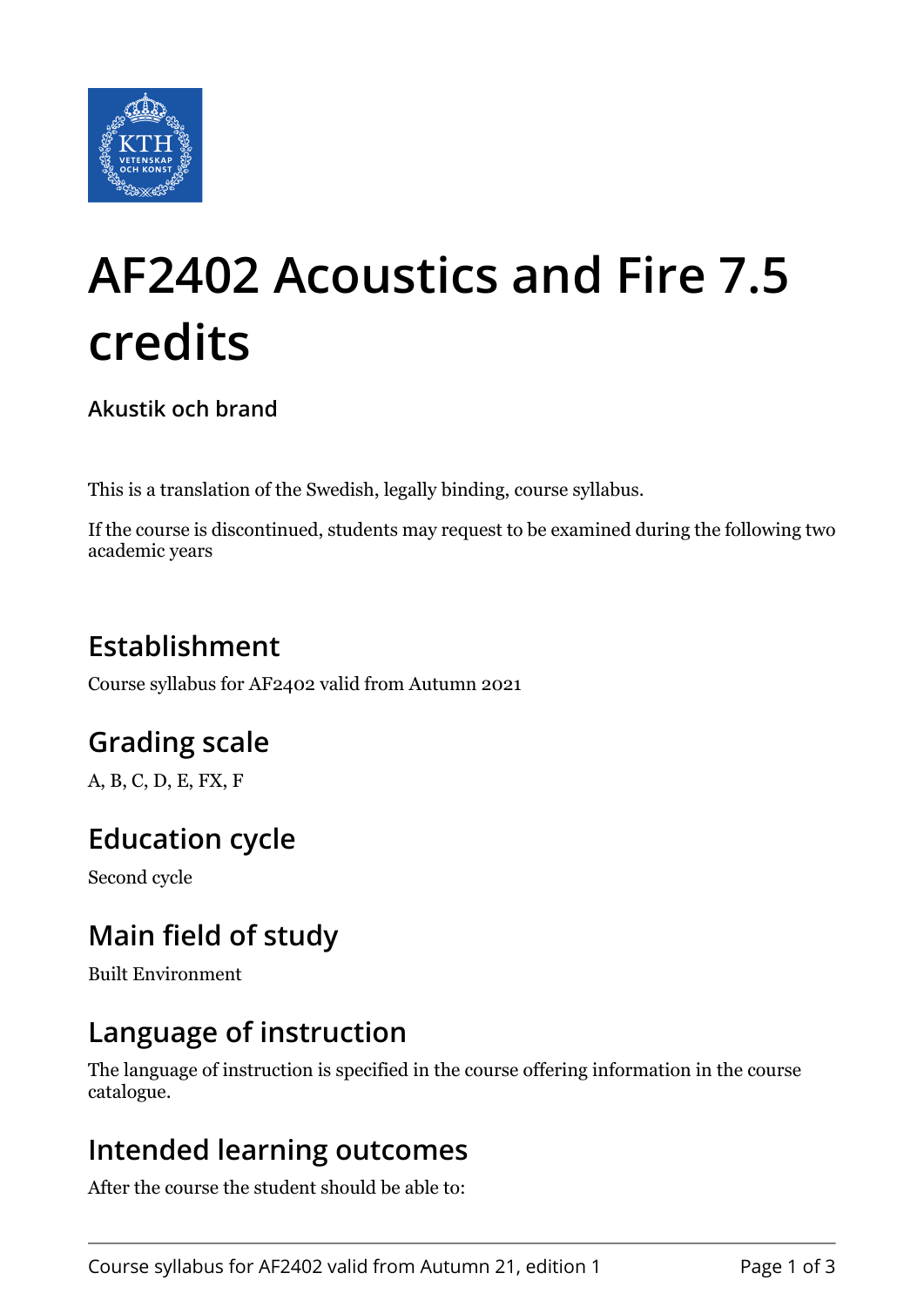- describe the effect of noise on man
- define fundamental acoustical issues
- describe how to measure and analyze sound
- explain fundamental principles of sound transmission, sound absorption and sound proofing
- calculate sound insulation in block of flats
- describe the propagation of a fire from ignition to a fully developed fire
- calculate some effects of burning liquids and solids
- define fire load density and opening factor
- describe the most important material properties in fire for commonly used building materials
- calculate temperatures in fully-developed compartment fires
- calculate the fire resistance for building components
- design simple buildings for safe evacuation in case of fire

#### **Course contents**

Building acoustics: Effect of noise on man. Basic acoustical definitions. Measurement and analysis of sound. Sound transmission, sound absorption and sound proofing. Impact sound, flanking transmission. Sound insulation in block of flats.

Fire safety engineering: Diffusion flames and fire plumes. Steady burning of liquids and solids. The growth period and definition of flashover. Fully developed fire behaviour. Human behaviour. Escape routes. Simulation of escape movements. Building codes. Material properties at elevated temperature. Structural design for fire safety.

# **Specific prerequisites**

Documented knowledge in Building Materials and Building Physics, 15 ECTS corresponding to the content in courses AF1301 and AF1402. Eng B/6 according to the Swedish upper secondary school system.

## **Examination**

- TEN1 Examination, 3.0 credits, grading scale: A, B, C, D, E, FX, F
- TEN2 Examination, 3.0 credits, grading scale: A, B, C, D, E, FX, F
- ÖVN1 Exercises, 1.5 credits, grading scale: P, F

Based on recommendation from KTH's coordinator for disabilities, the examiner will decide how to adapt an examination for students with documented disability.

The examiner may apply another examination format when re-examining individual students.